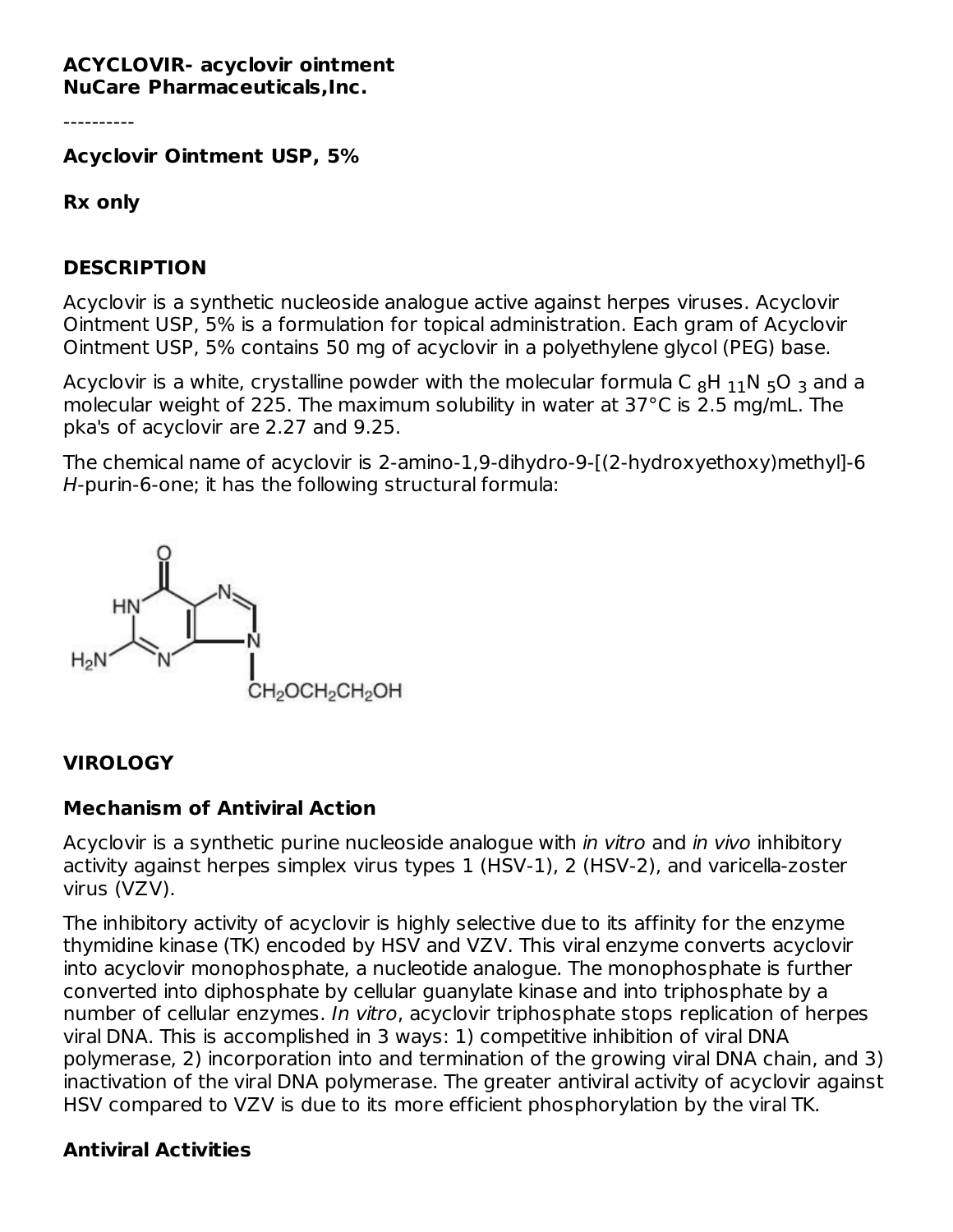The quantitative relationship between the *in vitro* susceptibility of herpes viruses to antivirals and the clinical response to therapy has not been established in humans, and virus sensitivity testing has not been standardized. Sensitivity testing results, expressed as the concentration of drug required to inhibit by 50% the growth of virus in cell culture (IC  $_{50}$ ), vary greatly depending upon a number of factors. Using plaque-reduction assays, the IC  $_{50}$  against herpes simplex virus isolates ranges from 0.02 to  $13.5\,$ mcg/mL for HSV-1 and from 0.01 to 9.9 mcg/mL for HSV-2. The IC  $_{50}$  for acyclovir against most laboratory strains and clinical isolates of VZV ranges from 0.12 to 10.8 mcg/mL. Acyclovir also demonstrates activity against the Oka vaccine strain of VZV with a mean IC  $_{50}$  of 1.35 mcg/mL.

## **Drug Resistance**

Resistance of HSV and VZV to acyclovir can result from qualitative and quantitative changes in the viral TK and/or DNA polymerase. Clinical isolates of HSV and VZV with reduced susceptibility to acyclovir have been recovered from immunocompromised patients, especially with advanced HIV infection. While most of the acyclovir-resistant mutants isolated thus far from immunocompromised patients have been found to be TK-deficient mutants, other mutants involving the viral TK gene (TK partial and TK altered) and DNA polymerase have been isolated. TK-negative mutants may cause severe disease in infants and immunocompromised adults. The possibility of viral resistance to acyclovir should be considered in patients who show poor clinical response during therapy.

# **CLINICAL PHARMACOLOGY**

Two clinical pharmacology studies were performed with Acyclovir Ointment, 5% in immunocompromised adults at risk of developing mucocutaneous Herpes simplex virus infections or with localized varicella-zoster infections. These studies were designed to evaluate the dermal tolerance, systemic toxicity, and percutaneous absorption of acyclovir.

In 1 of these studies, which included 16 inpatients, the complete ointment or its vehicle were randomly administered in a dose of 1-cm strips (25 mg acyclovir) 4 times a day for 7 days to an intact skin surface area of 4.5 square inches. No local intolerance, systemic toxicity, or contact dermatitis were observed. In addition, no drug was detected in blood and urine by radioimmunoassay (sensitivity, 0.01 mcg/mL).

The other study included 11 patients with localized varicella-zoster infections. In this uncontrolled study, acyclovir was detected in the blood of 9 patients and in the urine of all patients tested. Acyclovir levels in plasma ranged from <0.01 to 0.28 mcg/mL in 8 patients with normal renal function, and from <0.01 to 0.78 mcg/mL in 1 patient with impaired renal function. Acyclovir excreted in the urine ranged from <0.02% to 9.4% of the daily dose. Therefore, systemic absorption of acyclovir after topical application is minimal.

## **CLINICAL TRIALS**

In clinical trials of initial genital herpes infections, Acyclovir Ointment, 5% has shown a decrease in healing time and, in some cases, a decrease in duration of viral shedding and duration of pain. In studies in immunocompromised patients mainly with herpes labialis,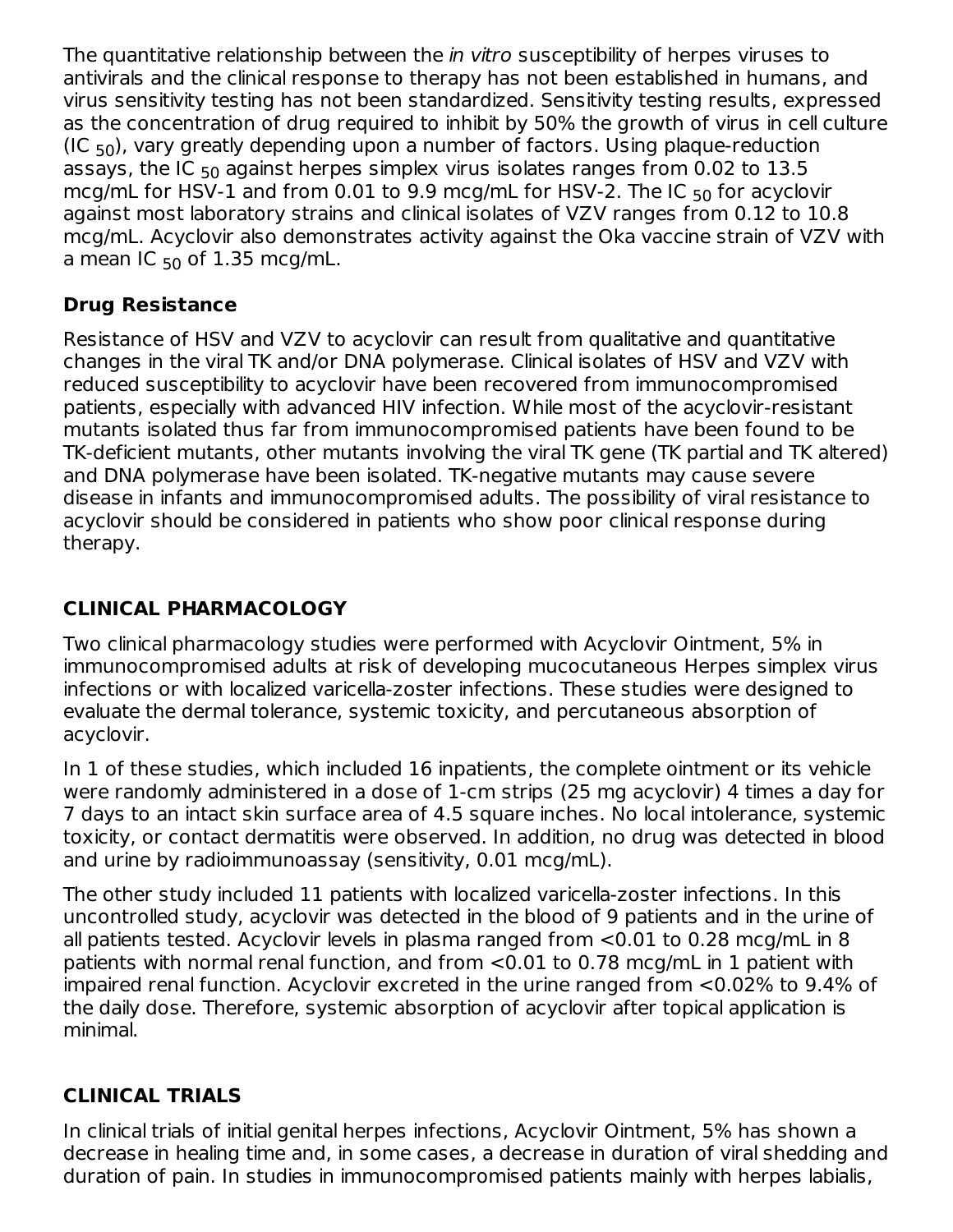there was a decrease in duration of viral shedding and a slight decrease in duration of pain.

In studies of recurrent genital herpes and of herpes labialis in nonimmunocompromised patients, there was no evidence of clinical benefit; there was some decrease in duration of viral shedding.

#### **INDICATIONS AND USAGE**

Acyclovir Ointment, 5% is indicated in the management of initial genital herpes and in limited non-life-threatening mucocutaneous Herpes simplex virus infections in immunocompromised patients.

### **CONTRAINDICATIONS**

Acyclovir Ointment, 5% is contraindicated in patients who develop hypersensitivity to the components of the formulation.

#### **WARNINGS**

Acyclovir Ointment, 5% is intended for cutaneous use only and should not be used in the eye.

#### **PRECAUTIONS**

#### **General**

The recommended dosage, frequency of applications, and length of treatment should not be exceeded (see DOSAGE AND ADMINISTRATION). There are no data to support the use of Acyclovir Ointment, 5% to prevent transmission of infection to other persons or prevent recurrent infections when applied in the absence of signs and symptoms. Acyclovir Ointment, 5% should not be used for the prevention of recurrent HSV infections. Although clinically significant viral resistance associated with the use of Acyclovir Ointment, 5% has not been observed, this possibility exists.

#### **Drug Interactions**

Clinical experience has identified no interactions resulting from topical or systemic administration of other drugs concomitantly with Acyclovir Ointment, 5%.

#### **Carcinogenesis, Mutagenesis, Impairment of Fertility**

Systemic exposure following topical administration of acyclovir is minimal. Dermal carcinogenicity studies were not conducted. Results from the studies of carcinogenesis, mutagenesis, and fertility are not included in the full prescribing information for Acyclovir Ointment, 5% due to the minimal exposures of acyclovir that result from dermal application. Information on these studies is available in the full prescribing information for acyclovir capsules, tablets, and suspension and acyclovir for injection.

#### **Pregnancy**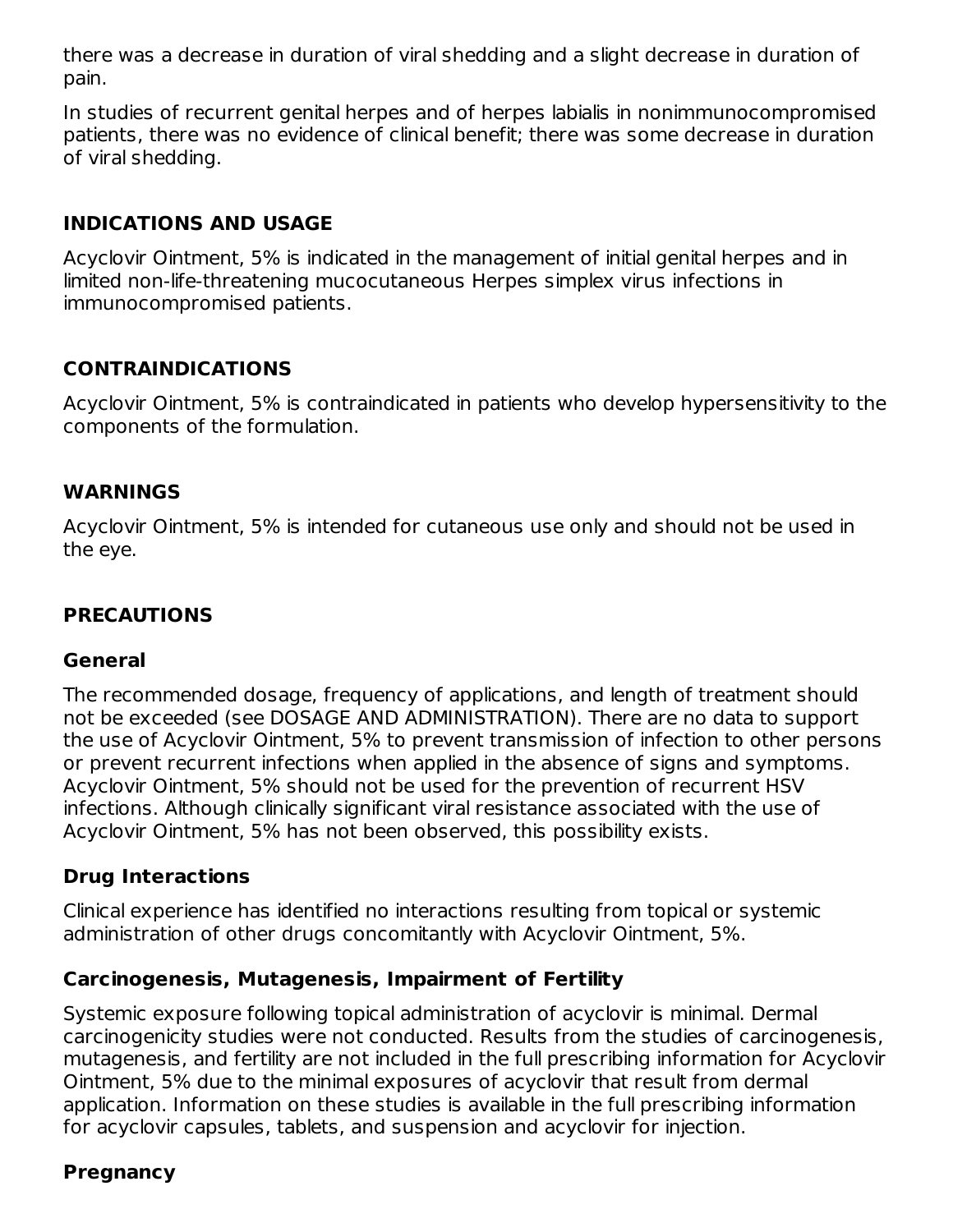**Teratogenic Effects:** Pregnancy Category B. Acyclovir was not teratogenic in the mouse, rabbit, or rat at exposures greatly in excess of human exposure. There are no adequate and well-controlled studies of systemic acyclovir in pregnant women. A prospective epidemiologic registry of acyclovir use during pregnancy was established in 1984 and completed in April 1999. There were 749 pregnancies followed in women exposed to systemic acyclovir during the first trimester of pregnancy resulting in 756 outcomes. The occurrence rate of birth defects approximates that found in the general population. However, the small size of the registry is insufficient to evaluate the risk for less common defects or to permit reliable or definitive conclusions regarding the safety of acyclovir in pregnant women and their developing fetuses. Systemic acyclovir should be used during pregnancy only if the potential benefit justifies the potential risk to the fetus.

## **Nursing Mothers**

It is not known whether topically applied acyclovir is excreted in breast milk. Systemic exposure following topical administration is minimal. After oral administration of acyclovir, acyclovir concentrations have been documented in breast milk in 2 women and ranged from 0.6 to 4.1 times the corresponding plasma levels. These concentrations would potentially expose the nursing infant to a dose of acyclovir up to 0.3 mg/kg per day. Nursing mothers who have active herpetic lesions near or on the breast should avoid nursing.

## **Geriatric Use**

Clinical studies of Acyclovir Ointment, 5% did not include sufficient numbers of subjects aged 65 and over to determine whether they respond differently from younger subjects. Other reported clinical experience has not identified differences in responses between the elderly and younger patients. Systemic absorption of acyclovir after topical administration is minimal (see CLINICAL PHARMACOLOGY).

## **Pediatric Use**

Safety and effectiveness in pediatric patients have not been established.

# **ADVERSE REACTIONS**

In the controlled clinical trials, mild pain (including transient burning and stinging) was reported by about 30% of patients in both the active and placebo arms; treatment was discontinued in 2 of these patients. Local pruritus occurred in 4% of these patients. In all studies, there was no significant difference between the drug and placebo group in the rate or type of reported adverse reactions nor were there any differences in abnormal clinical laboratory findings.

# **Observed During Clinical Practice**

Based on clinical practice experience in patients treated with Acyclovir Ointment, 5% in the US, spontaneously reported adverse events are uncommon. Data are insufficient to support an estimate of their incidence or to establish causation. These events may also occur as part of the underlying disease process. Voluntary reports of adverse events that have been received since market introduction include: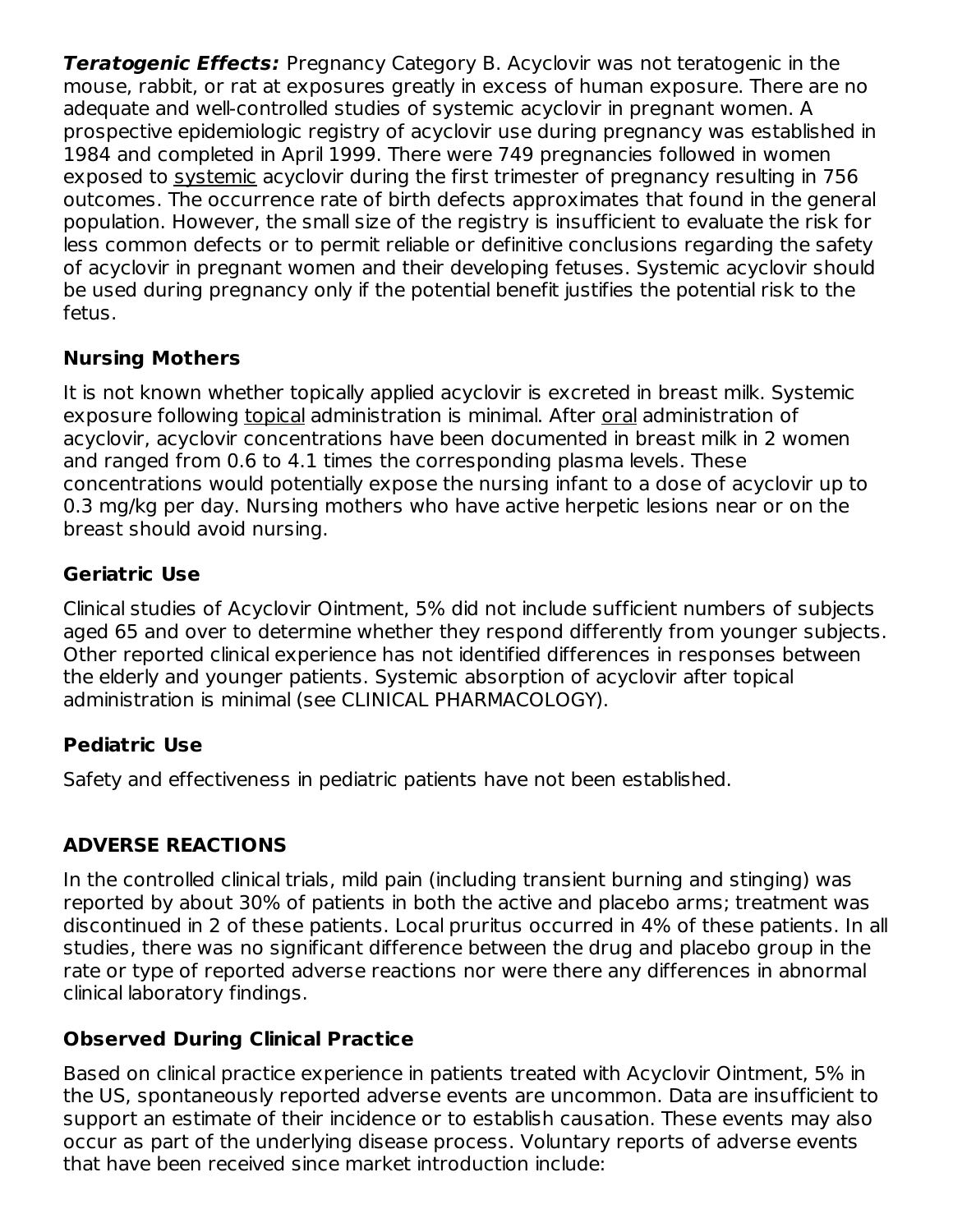**General:** Edema and/or pain at the application site. **Skin:** Pruritus, rash.

### **OVERDOSAGE**

Overdosage by topical application of Acyclovir Ointment, 5% is unlikely because of limited transcutaneous absorption (see CLINICAL PHARMACOLOGY).

#### **DOSAGE AND ADMINISTRATION**

Apply sufficient quantity to adequately cover all lesions every 3 hours, 6 times per day for 7 days. The dose size per application will vary depending upon the total lesion area but should approximate a one-half inch ribbon of ointment per 4 square inches of surface area. A finger cot or rubber glove should be used when applying Acyclovir Ointment USP, 5% to prevent autoinoculation of other body sites and transmission of infection to other persons. **Therapy should be initiated as early as possible following onset of signs and symptoms.**

#### **HOW SUPPLIED**

Each gram of Acyclovir Ointment USP, 5% contains 50 mg acyclovir in a polyethylene glycol base. It is supplied as follows:

15-g BOX(NDC 68071-5157-3 )

30-g tubes (NDC 63646-300-30)

**Store at 20° - 25°C (68° - 77°F); excursions permitted to 15° - 30°C (59° - 86°F) [see USP Controlled Room Temperature] in a dry place.**

**To report SUSPECTED ADVERSE REACTIONS contact Tolmar, Inc. at 1-888- 865-6277 or FDA at 1-800-FDA-1088 or www.fda.gov/medwatch.**

Manufactured and Distributed by:

Tolmar, Inc.

Fort Collins, CO 80526

04005027 Rev. 3 03/18

#### **PACKAGE LABEL. PRINCIPAL DISPLAY PANEL**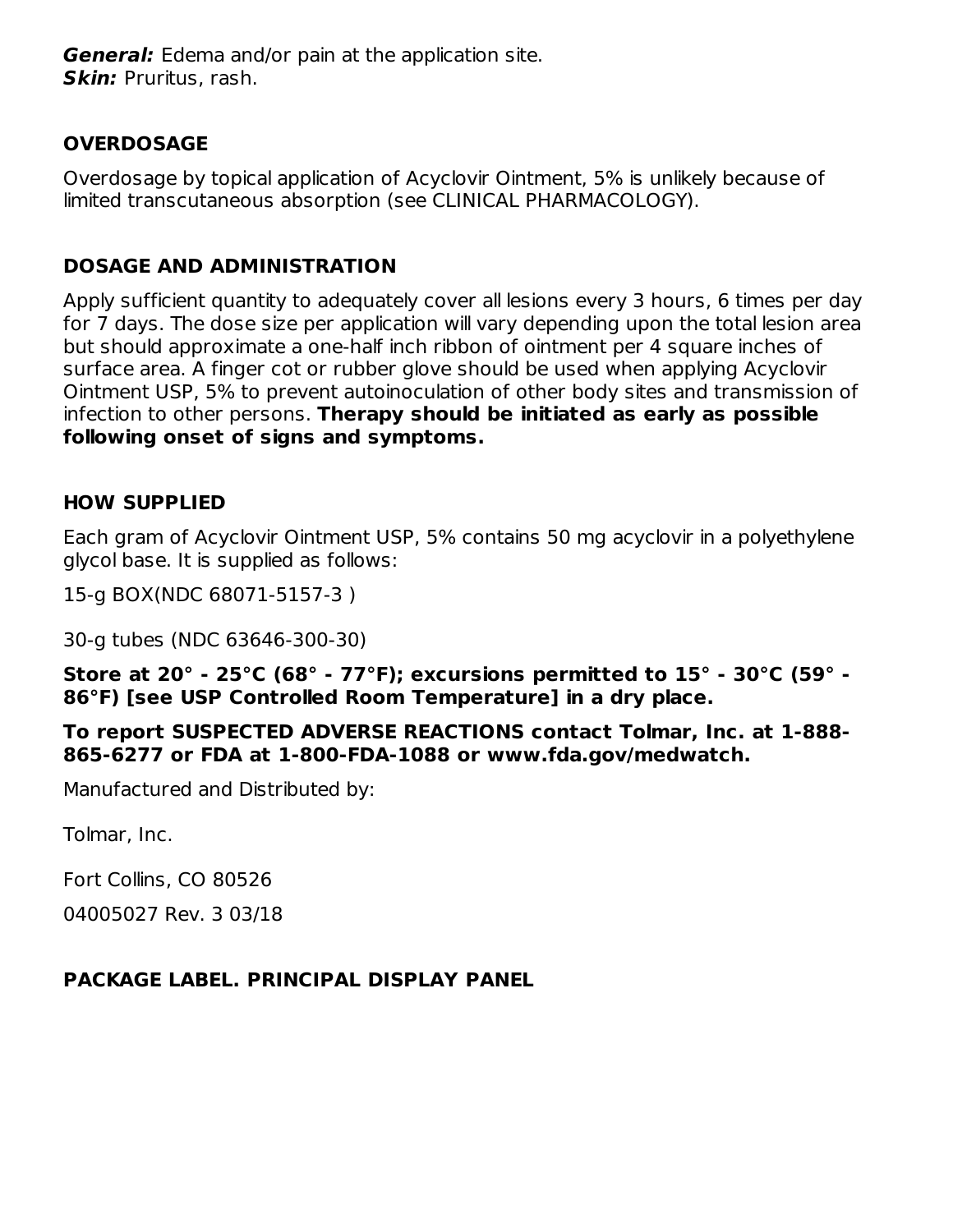

| <b>ACYCLOVIR</b><br>acyclovir ointment                     |                        |                                                           |                          |                                |                 |                                     |  |  |
|------------------------------------------------------------|------------------------|-----------------------------------------------------------|--------------------------|--------------------------------|-----------------|-------------------------------------|--|--|
|                                                            |                        |                                                           |                          |                                |                 |                                     |  |  |
| <b>Product Information</b>                                 |                        |                                                           |                          |                                |                 |                                     |  |  |
| <b>Product Type</b>                                        |                        | <b>HUMAN PRESCRIPTION</b><br><b>DRUG</b>                  | (Source)                 | <b>Item Code</b><br>300)       |                 | NDC:68071-5157(NDC:63646-           |  |  |
| <b>Route of Administration</b>                             |                        | <b>TOPICAL</b>                                            |                          |                                |                 |                                     |  |  |
|                                                            |                        |                                                           |                          |                                |                 |                                     |  |  |
| <b>Active Ingredient/Active Moiety</b>                     |                        |                                                           |                          |                                |                 |                                     |  |  |
|                                                            | <b>Ingredient Name</b> |                                                           | <b>Basis of Strength</b> |                                | <b>Strength</b> |                                     |  |  |
| ACYCLOVIR (UNII: X4HES1011F) (ACYCLOVIR - UNII:X4HES1011F) |                        |                                                           |                          | <b>ACYCLOVIR</b>               |                 | 50 mg in 1 g                        |  |  |
|                                                            |                        |                                                           |                          |                                |                 |                                     |  |  |
| <b>Inactive Ingredients</b>                                |                        |                                                           |                          |                                |                 |                                     |  |  |
| <b>Ingredient Name</b>                                     |                        |                                                           |                          |                                |                 | <b>Strength</b>                     |  |  |
| POLYETHYLENE GLYCOL, UNSPECIFIED (UNII: 3WQ0SDWLA)         |                        |                                                           |                          |                                |                 |                                     |  |  |
|                                                            |                        |                                                           |                          |                                |                 |                                     |  |  |
|                                                            |                        |                                                           |                          |                                |                 |                                     |  |  |
| <b>Packaging</b>                                           |                        |                                                           |                          |                                |                 |                                     |  |  |
| <b>Item Code</b><br>#                                      |                        | <b>Package Description</b>                                |                          | <b>Marketing Start</b><br>Date |                 | <b>Marketing End</b><br><b>Date</b> |  |  |
| NDC:68071-<br>1<br>5157-3                                  | Product                | 30 g in 1 BOX; Type 0: Not a Combination                  |                          | 01/22/2020                     |                 |                                     |  |  |
|                                                            |                        |                                                           |                          |                                |                 |                                     |  |  |
| <b>Marketing Information</b>                               |                        |                                                           |                          |                                |                 |                                     |  |  |
| <b>Marketing</b><br>Category                               |                        | <b>Application Number or Monograph</b><br><b>Citation</b> |                          | <b>Marketing Start</b><br>Date |                 | <b>Marketing End</b><br><b>Date</b> |  |  |